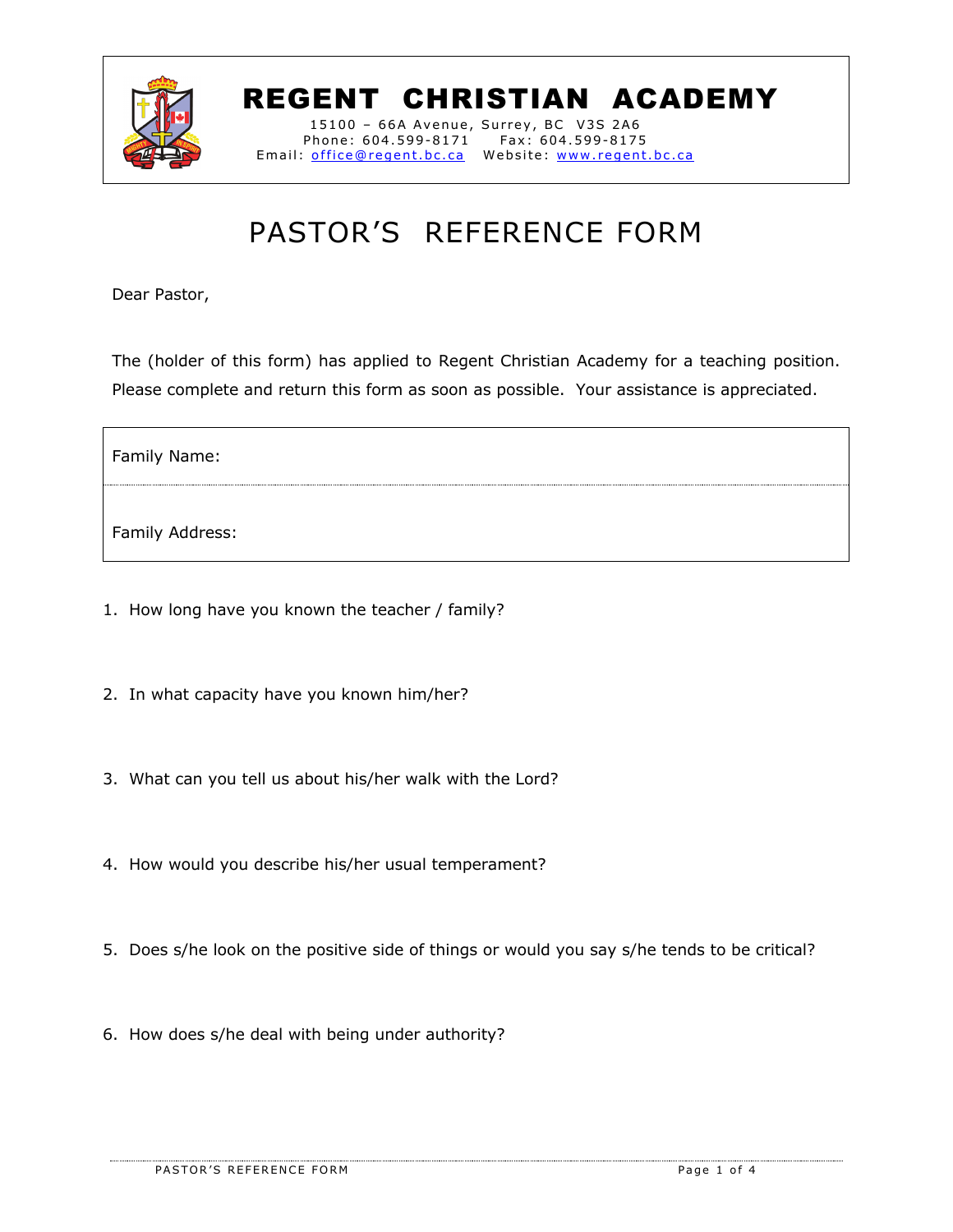7. When s/he is in charge, how does s/he handle authority?

8. Is s/he a person you would call conscientious?

9. Is s/he a person you would call industrious?

10. Would s/he help us to uphold Biblical standards?

11. What ministry involvement did s/he have in your church and how effective was s/he?

12. In what capacity have you observed him/her working with children or youth?

13. Does s/he demonstrate the gift of teaching?

14. What do you think is his/her primary strength?

15. What do you feel is his/her primary growth area?

16. Does this area that needs growth hinder teaching effectiveness or Christian testimony?

17. Do you have any reservations in recommending him/her?

18. May we share information from this reference with the applicant?

PASTOR'S REFERENCE FORM **PASTOR'S REFERENCE FORM**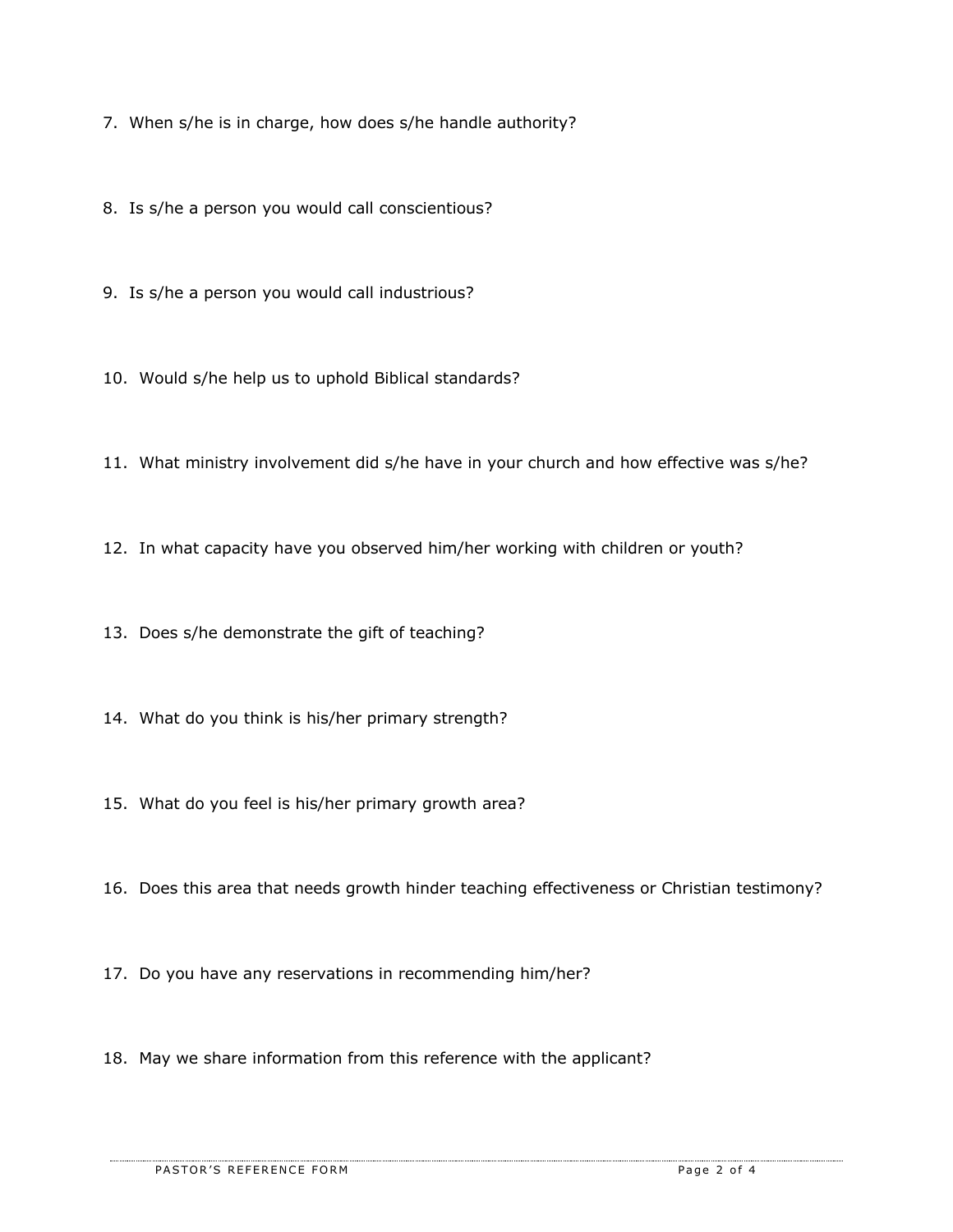| Church Name:        |  |
|---------------------|--|
| Church Address:     |  |
| Church Phone:       |  |
| Denomination:       |  |
| Pastor's Name:      |  |
| Pastor's Signature: |  |
| Date:               |  |

|                |                                                                                                                                                                                                                                                                                                                                                                                                 | REGENT CHRISTIAN ACADEMY ~ STATEMENT OF FAITH                                                                                                |  |  |
|----------------|-------------------------------------------------------------------------------------------------------------------------------------------------------------------------------------------------------------------------------------------------------------------------------------------------------------------------------------------------------------------------------------------------|----------------------------------------------------------------------------------------------------------------------------------------------|--|--|
| a)             |                                                                                                                                                                                                                                                                                                                                                                                                 | WE BELIEVE the Bible to be the inspired, the only infallible, authoritative, inerrant<br>Word of God (2 TIMOTHY 3:16, 2 PETER 1:21).         |  |  |
| b)             |                                                                                                                                                                                                                                                                                                                                                                                                 | WE BELIEVE there is one God, eternally existent in three persons - Father, Son, and<br>Holy Spirit (GENESIS 1:1, MATTHEW 28:19, JOHN 10:30). |  |  |
| $\mathsf{C}$ ) | WE BELIEVE in:                                                                                                                                                                                                                                                                                                                                                                                  |                                                                                                                                              |  |  |
|                | $\circ$                                                                                                                                                                                                                                                                                                                                                                                         | The deity of Christ (JOHN 10:33).                                                                                                            |  |  |
|                | $\Omega$                                                                                                                                                                                                                                                                                                                                                                                        | His virgin birth (ISAIAH 7:14, MATTHEW 1:23, LUKE 1:35)                                                                                      |  |  |
|                | $\circ$                                                                                                                                                                                                                                                                                                                                                                                         | His sinless life (HEBREWS 4:15, 7:26)                                                                                                        |  |  |
|                | $\circ$                                                                                                                                                                                                                                                                                                                                                                                         | His miracles (JOHN 2:11)                                                                                                                     |  |  |
|                | $\Omega$                                                                                                                                                                                                                                                                                                                                                                                        | His vicarious and atoning death (CORINTHIANS 15:3 EPHESIANS 1:7<br>HEBREWS 2:9)                                                              |  |  |
|                | $\circ$                                                                                                                                                                                                                                                                                                                                                                                         | His resurrection (JOHN 11:25, 1 CORINTHIANS 15:4)                                                                                            |  |  |
|                | $\circ$                                                                                                                                                                                                                                                                                                                                                                                         | His ascension to the right hand of God (MARK 16:19)                                                                                          |  |  |
|                | $\circ$                                                                                                                                                                                                                                                                                                                                                                                         | And His personal return in power and glory (ACTS 1:11, REVELATION<br>$19:11$ .                                                               |  |  |
| d)             | WE BELIEVE in the absolute necessity of regeneration by the Holy Spirit for salvation<br>because of the exceeding sinfulness of human nature and that men are justified on<br>the single ground of faith in the shed blood of Christ and that only by God's grace<br>and through faith alone are we saved (JOHN $3:16-19$ , $5:24$ , ROMANS $3:23$ , $5:8-9$ ,<br>EPHESIANS 2:8-10, TITUS 3:5). |                                                                                                                                              |  |  |